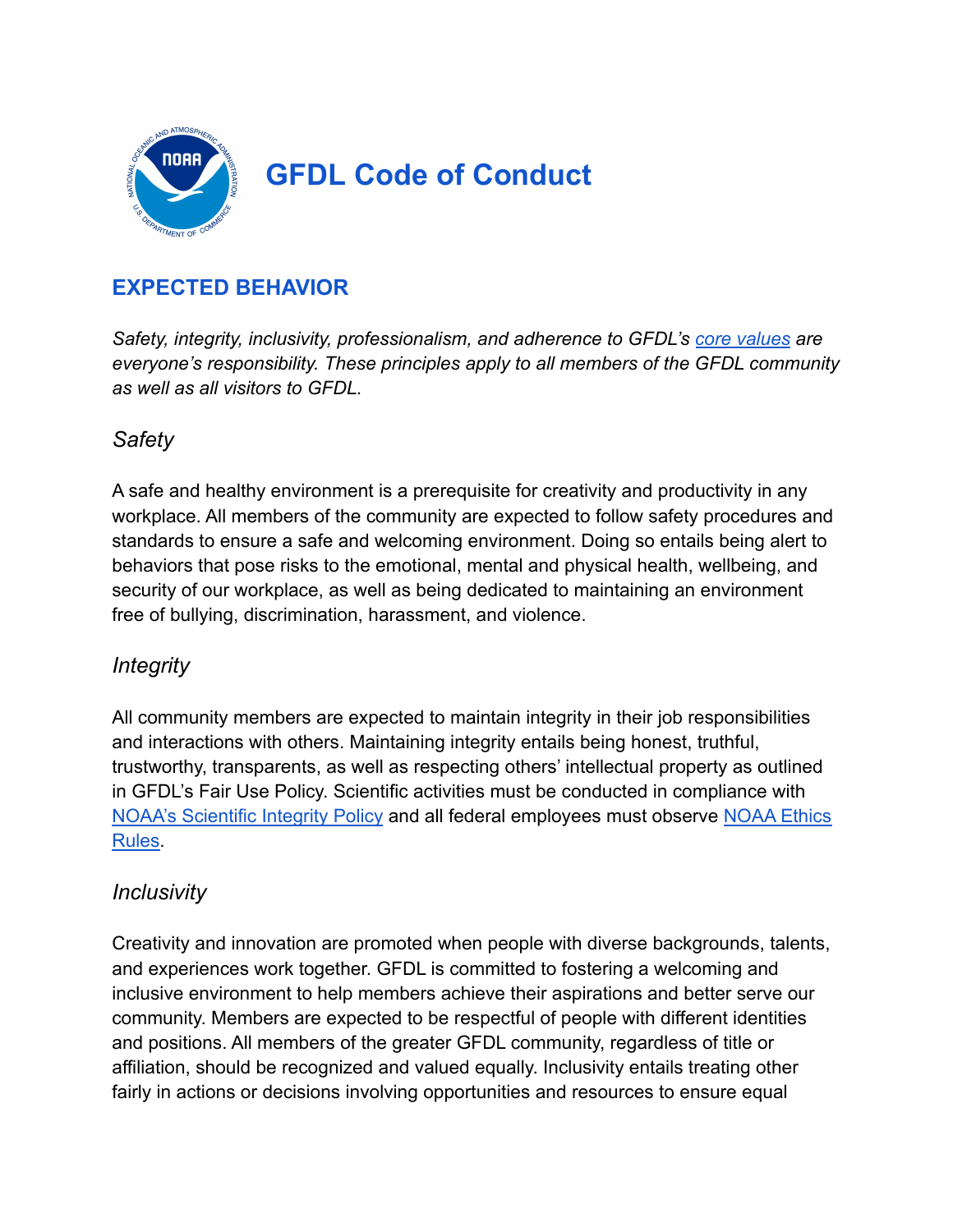possible outcomes for all members. Inclusivity also entails being courteous and considerate in communications: allowing everyone to be heard, valuing and respecting others' ideas or opinions, and providing recognition that those ideas have been considered.

### *Professionalism*

Professionalism includes being courteous, responsible, supportive, and collaborative in interactions; treating others fairly, kindly, honestly, and responsively; acknowledging communications within a reasonable timeframe; giving credit to those who contribute to ideas and project development, outcomes, and deliverables; respecting the authority and privacy of other members' intellectual property. While debate over opposing viewpoints is important, such interactions must be carried out with civility to maintain the dignity of all employees and foster a healthy, collaborative work environment. Professionalism also includes completing required professional training, following GFDL's policies applicable to computer, code and data usage, and co-authorship, and adhering to the rules of conferences, meetings, and seminars. Professionalism entails recognizing that we represent ourselves and GFDL in how we conduct ourselves, maintaining good relationships with our partners and collaborators outside GFDL, as well as adhering to the GFDL's code of conduct and upholding its core values while onsite, working remotely, and traveling for field work and meetings.

# **UNACCEPTABLE BEHAVIOR**

*In general, any violation of Expected Behavior is considered unacceptable. Specific cases of unacceptable behavior are highlighted below.*

#### *Assault & harassment*

Assault and harassment are not acceptable under any circumstances. Sexual assault includes any unwanted sexual contact where consent is not given, or when one is coerced or physically forced to engage in a sexual act. Sexual harassment includes unwelcome sexual advances, requests for sexual favors, and other verbal or physical conduct of a sexual nature, that affects employment, interferes with work performance, or creates a hostile work environment. Workplace harassment includes bullying, offensive comments/conduct, or discrimination based on race, color, religion, sex (including sexual harassment and pregnancy discrimination), sexual orientation including gender identity, national origin, age (40 years of age and over), disability (physical or mental), or genetic information. Other specific examples include violations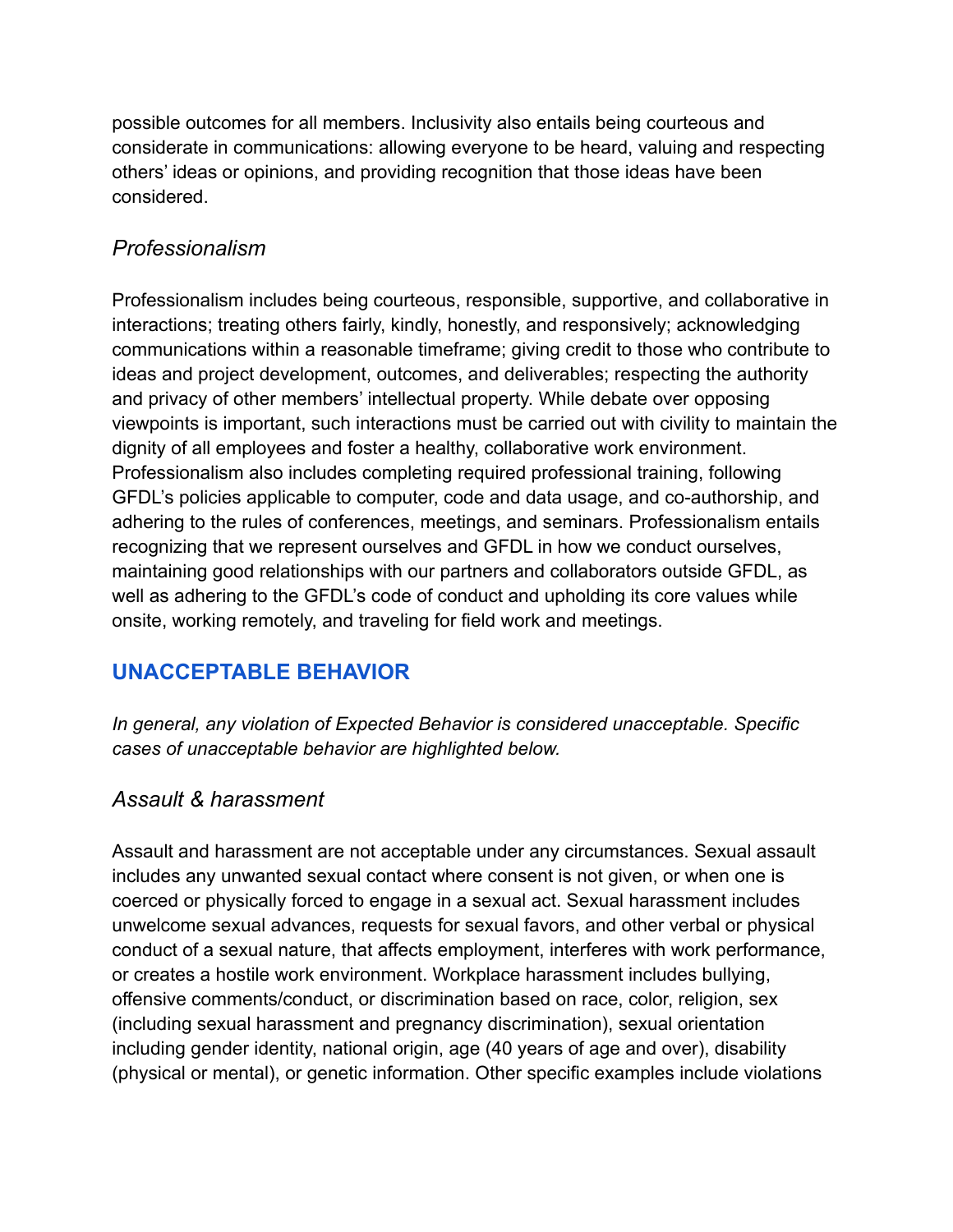of personal space, privacy, and agency; hate speech, profanity, and offensive content; and personal attacks.

# *Retaliation*

Retaliation is a reaction to punish or unfairly treat individuals, who raise concerns, report issues, file complaints, or express different opinions. Retaliation in a workplace can come from supervisors or peers in different forms, such as putting the individual into undesirable working conditions, assigning unreasonable tasks, bullying, or discrimination. Retaliation creates a feeling of rejection and suppresses an individual's right to report issues. Retaliation in any form is prohibited.

# *Bullying*

Bullying is the emotional, mental, verbal and/or physical health-harming mistreatment of one or more people by one or more perpetrators. Bullying behavior includes slandering, yelling, ridiculing, name calling, diatribes, as well as recurrent and hurtful sarcasm. It also includes manipulating one's ability to faithfully execute their work by overloading or underloading; setting deadlines and expectations that cannot be reasonably met; and by not responding to emails and inquiries in a timely manner. Additionally, the following behaviors are examples of bullying: socially or physically excluding or disregarding a person in work-related activities; persistent singling out of one person; not allowing the person to speak or express oneself (ignoring, dismissing, talking over, or interrupting); public humiliation in any form, including passive-aggressive or sarcastic remarks; constant criticism on matters unrelated or minimally related to the person's job performance or description.

## *Microaggressions*

Microaggressions are everyday verbal and nonverbal comments or actions, which communicate negative or exclusionary messages to individuals belonging to marginalized groups based on their gender, race, religion, sexuality, national origin, education, or research area. Microaggressions, though often unintentional, cause distress and must be avoided. It is the impact, not the intent, that we should be mindful of. We encourage members of the GFDL community to attend the NOAA workshop on microaggressions.